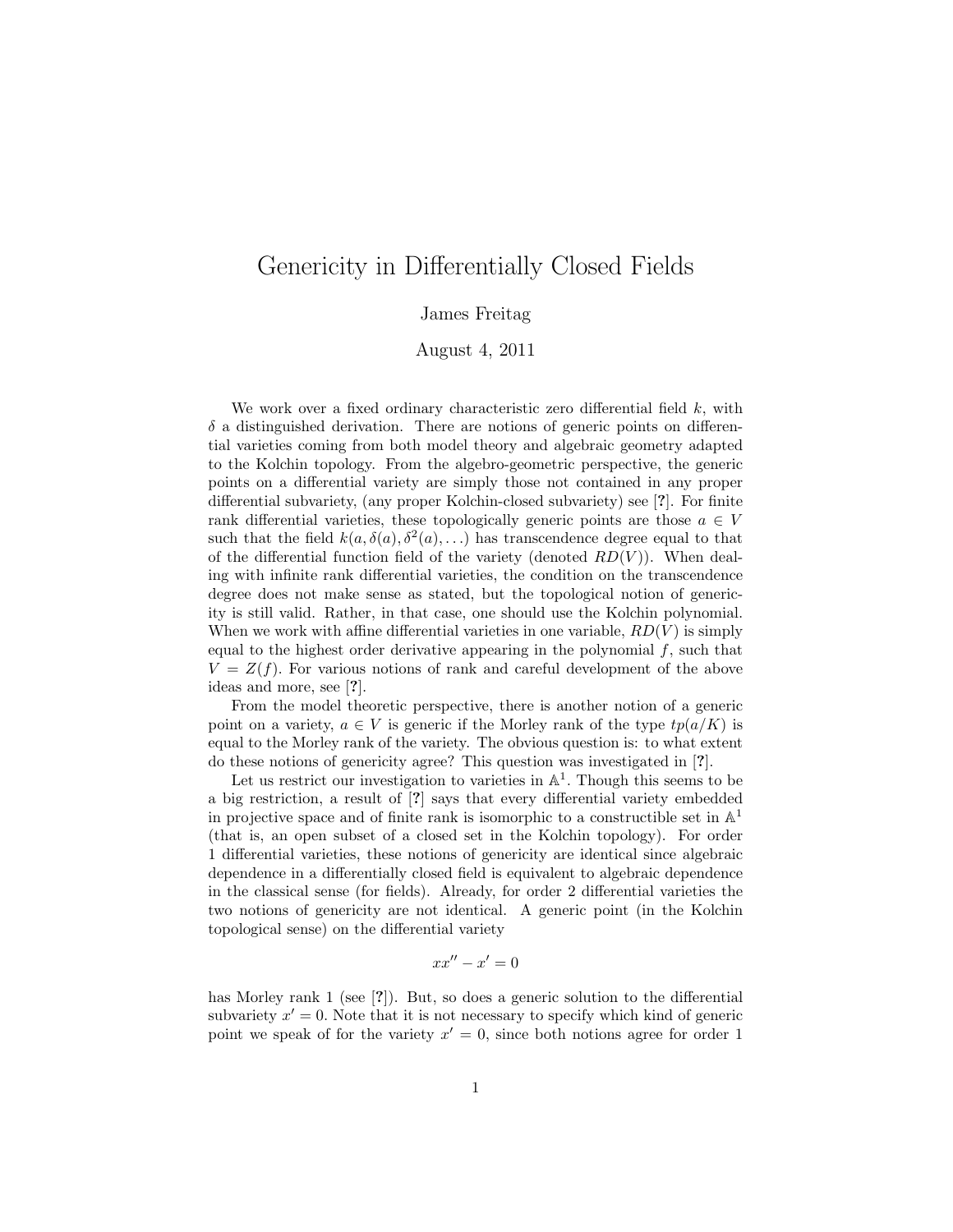differential subvarieties. The above example shows that model theoretic generic points are not necessarily topologically generic. All of this was pointed out by Benoist [?] in which the following question appeared: are Kolchin topological generic points always model theoretically generic? As the example above shows, irreducibility in the Kolchin topology does not imply that the variety has Morley degree 1. Before we give an example in which the topological generics are not moodel theoretic generics, in section 1, some situations where the notions agree will be noted, so that we know where not to look. There are no new or deep results in section 1. Everything there was either proved by [?] or noted by [?] (in the latter, sometimes without proof). Sections 2 and 3 contain a new example and a detailed algebraic analysis. The analysis is completely elementary differential algebra, inspired by the analysis of Poizat's example  $xx'' - x' = 0$ .

Kind thanks to Dave Marker for many useful conversations on these issues, support, encouragement, and for bringing to my attention the questions in [?].

## 1 Comparing notions of genericity

In Differential algebraic groups, the two notions agree. The proof is an exercise in stable group theory which we will do here. Suppose  $G$  is a differential algebraic group. G definable in DCF, so it is an  $\omega$ -stable group. In  $\omega$ -stable groups, there is a third notion of genericity. This notion is defined locally for formulas and (possibly incomplete) types. A formula  $\phi(x)$  is group generic if finitely many translates of  $\phi(x)$  by the action of the group via left multiplication cover the group. Call a type  $p(x)$  group generic if each formula contain in  $p(x)$  is group generic. In a  $\omega$ -stable group the notions of group generic and RM-generic coincicde [?]. To the author's knowledge, the following proposition was first written down in [?].

**Proposition 1.1.** Suppose that G is an irreducible differential algebraic group. Then a type is RM-generic if and only if it is a topological generic.

*Proof.* Suppose that  $p(x)$  is a RM-generic but not a topological generic. Then finitely many left translates of any formula in  $p(x)$  cover the group, but  $p(x)$ is not topological generic, so the type is contained in a proper Kolchin closed subset of G. Take the formula witnessing this,  $\phi(x)$ . Now, finitely many left translates of  $\phi(x)$  cover the group G, and each of these is clearly closed in the Kolchin topology (if a is a topological generic in  $\phi(x)$  then  $g\phi(x)$  is simply the zero set of the ideal of differential polynomials vanishing at  $ag$ ). But, this is a problem. Now G is the finite union of proper closed subsets.

Now, assume that  $p(x)$  is a type such that any realization a is topological generic. Then take any differential polynomial  $P(x)$  vanishing at a. As a is topological generic,  $P(x)$  vanishes everywhere in G. So, by quantifier elimination, then only possible non-group generic formula in  $p(x)$  is the negation of a differential polynomial equality. Suppose that  $P(x) \neq 0$  is not group generic. Then  $P(x) = 0$  is group generic, so finitely many translates cover G, which is again a contradiction if  $Z(P) \cap G$  is a proper closed subset of G. Thus  $P(x) \neq 0$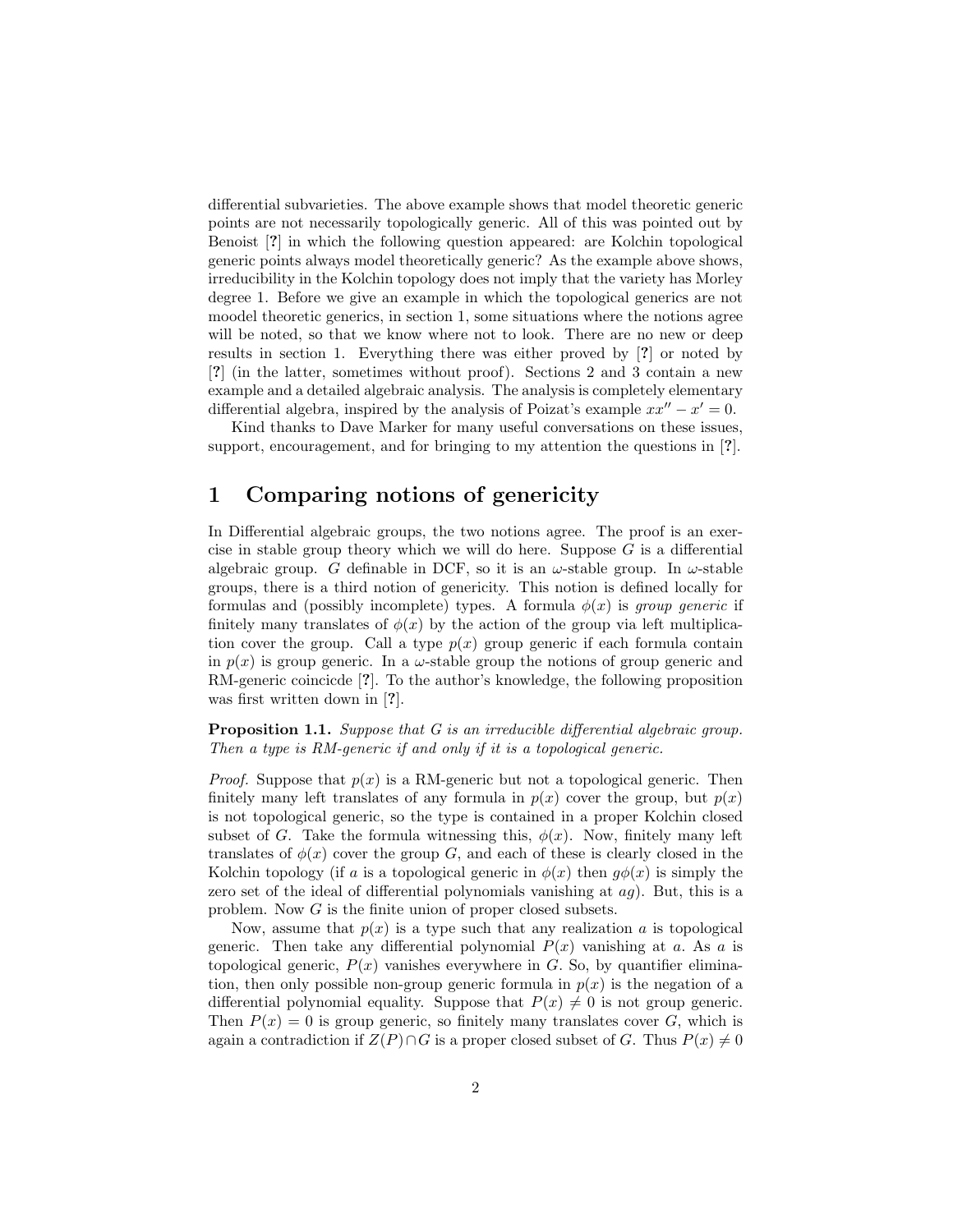is group generic. Note that this argument also shows that for a differential algebraic group, irreducibility in the Kolchin topology implies that Morley degree is one. This is not true for general differential varieties.  $\Box$ 

The last proposition is also true for homogeneous spaces in the sense of [?]. The proof is essentially identical.

Since for finite rank differential algebraic varieties, the notions of genericity simply come from two different notions of rank, one might look for conditions purely on the ranks of a differential algebraic variety. The first natural condition in which we expect the notions of genericity to agree is for those varieties with  $RM = RD$ . This is true for linear differential algebraic varieties, but also holds for some nonlinear differential algebraic varieties [?].

**Proposition 1.2.** Suppose that V is a differential variety such that  $RM(V)$  =  $RD(V)$ . Then RM-generic  $\Leftrightarrow$  topological generic.

*Proof.* Suppose that  $\alpha$  is a RM-generic point of V. Then  $\alpha$  must lie outside all order  $RD(V) - 1$  subvarieties since all of these have Morley rank at most  $RD(V) - 1$ , since Morley rank is always bounded by RD. Conversely suppose that  $a$  is a topological generic point of  $V$ . Then there are infinitely many order  $RD(V) - 1$  subvarieties of V with Morley rank  $RD(V) - 1$ , since  $RM(V) =$  $RD(V)$ . But then a lies outside these infinitely many subvarieties by virtue of being topological generic. So,  $RM(tp(a)) \geq RD(V)$ . But of course, this is the maximum that Morley rank can possibly be by assumption. So, a is RMgeneric.  $\Box$ 

Here is another simple situation where we will not find the example we are seeking.

**Proposition 1.3.** Suppose that  $V$  is a differential algebraic variety such that  $RD(V) = 2$ . Then if  $a \in V$  is topological generic, a is RM-generic.

*Proof.* There are essentially two cases. Case 1: Assume that  $RM(V) = 2$ . In this case 1.2 applies. Case 2: Assume that  $RM(V) = 1$ . Any topological generic point on V is clearly not algebraic, and is thus of Morley rank at least 1.  $\Box$ 

In light propositions 1.1, 1.2, and 1.3, if we are seeking an example in which the topological generic points are not RM-generic, we must seek a variety in which:

- Is not a group (in particular nonlinear)
- Does not have  $RD(V) = RM(V)$ .
- Is the zero set of a differential equation of order at least 3

Thus, a minimial rank example in which the topological generics are RM-generic would be a third order differential variety, V, with only finitely many order two differential subvarieties of Morley rank two,  $\{W_i\}_{i=1}^n$ , such that the constructible set  $V - \bigcup_{i=1}^n W_i$  has Morley rank 1. Verifying both of these conditions for a given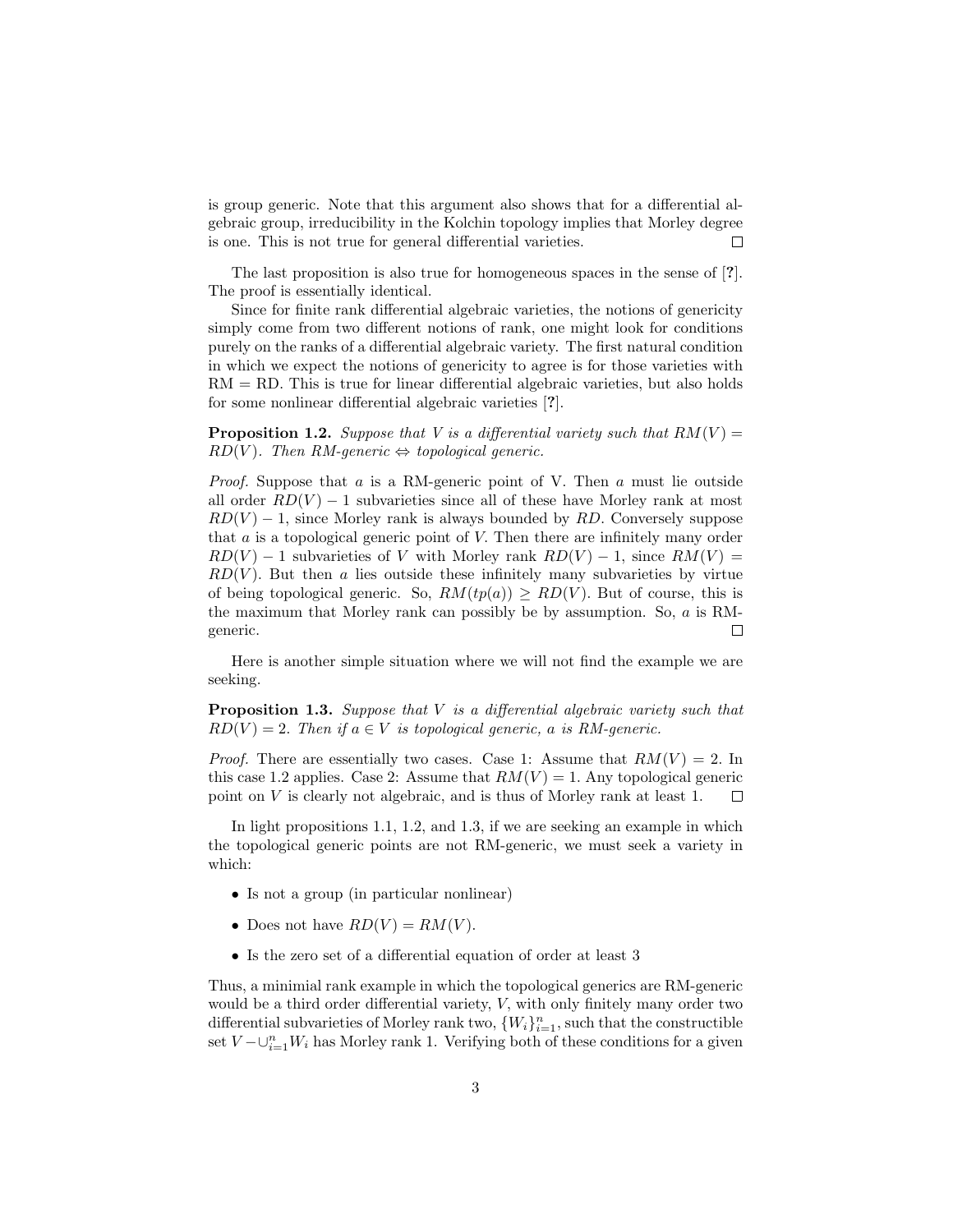example basically involves proving restrictions on the possible order 2 and order 1 subvarieties. For examples, see the exposition of Poizat's example in [?].

For the remainder of the paper, we will let  $f(x) = xx''' - x''$  and  $V = Z(f)$ . V has an order 2 subvariety,  $Z(x'')$ . In fact this is the only order 2 subvariety and  $V - Z(x'')$  is strongly minimal. The following two sections are devoted to proving these facts by analyzing the subvarieties of V.

## 2 Order 2 Subvarieties

Throughout, we let  $f(x) = xx''' - x''$  and  $V = Z(f)$ . This has the obvious order 2 subvariety  $Z(x'')$ . We will show that this is the only order 2 subvariety. So, let  $g \in K[x, x, x'']$  be an order 2 diffrential polynomial. That is,

$$
g = \sum_{n=0}^{N} a_n (x'')^n
$$

where  $a_n \in K[x, x'], N > 0$ , and  $a_N \neq 0$ . In analyzing the order two differential subvarieties of V, it is only necessary to consider the zero sets of single differential polynomials, as every Kolchin closed subset of  $A<sup>1</sup>$  is the zero set of a single differential polynomial. If  $f \in I(g)$ , so is any differential polynomial  $g_1$  which differs from  $xD(q)$  by a multiple of f. Or, if you like, think of f as a relation which holds on the differential polynomials in  $I(g)$ .

$$
xD(g) = x \sum_{n=0}^{N} (a_n^D + \frac{\partial a_n}{\partial x}x' + \frac{\partial a_n}{\partial x'}x'')(x'')^n + x \sum_{n=0}^{N} na_n (x'')^{n-1} x'''
$$

But, modulo  $f$ ,

$$
xD(g) \equiv_f g_1 := x \sum_{n=0}^{N} (a_n^D + \frac{\partial a_n}{\partial x} x' + \frac{\partial a_n}{\partial x'} x'')(x'')^n + \sum_{n=0}^{N} n a_n (x'')^{n-1} x''
$$

Now, unlike  $xD(q)$ , the new differential polynomial,  $q_1$  is order 2. So, if it is to be in  $I(q)$ , then it must be the case that q divides  $q_1$ . The argument will proceed by considering  $x''$  degree.

The leading term (with respect to  $x''$ ) of  $g_1$  is  $x \frac{\partial a_N}{\partial x'}(x'')^{N+1}$ . But the leading term of g is  $a_N$ , which has higher x' degree, so there is no chance that g divides g<sub>1</sub> unless  $\frac{\partial a_N}{\partial x'} = 0$ . So,  $a_N \in K[x]$ . Now, assuming that  $\frac{\partial a_N}{\partial x'} = 0$ , the leading term of  $g_1$  is

$$
(xa_N^D + xx'\frac{\partial a_n}{\partial x} + x\frac{\partial a_{N-1}}{\partial x'} + Na_N)(x'')^N
$$
 (1)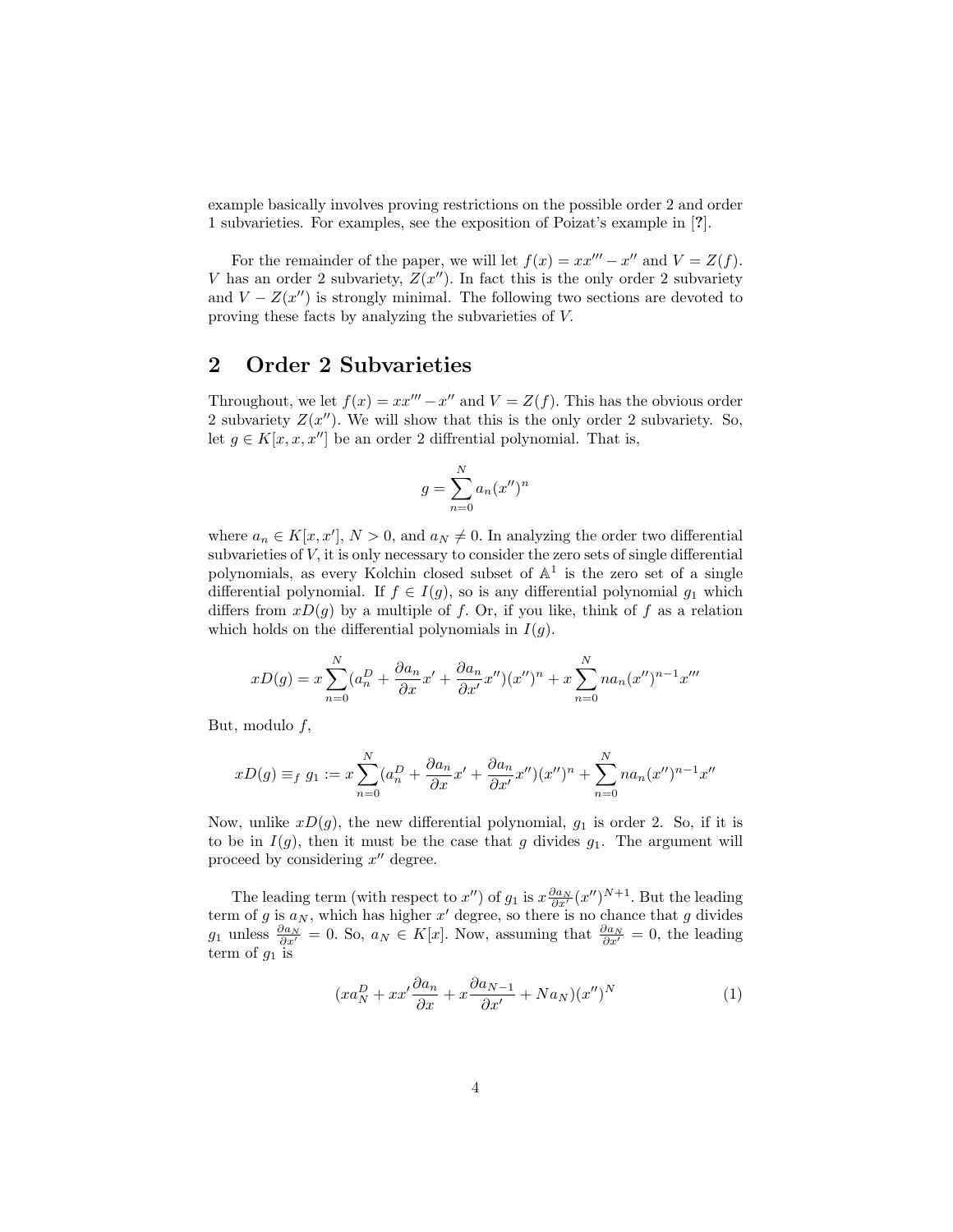So, since the leading term of g is  $a_N (x'')^N$  and the  $x''$  degree of the polynomials is the same, using (1), one can see

$$
g_1 = g(x\frac{a_N^D + x'\frac{\partial a_n}{\partial x} + \frac{\partial a_{N-1}}{\partial x'}}{a_N} + N)
$$
 (2)

Specifically, by previous work we know the following:

$$
a_N = \sum_{k=0}^m b_k x^k
$$

$$
\frac{\partial a_N}{\partial x} = \sum_{k=0}^m k b_k x^{k-1}
$$

$$
a_N^D = \sum_{k=0}^m D(b_k) x^k
$$

Now we can compare the  $(x'')^0$  terms on either side of the equation (2).

$$
LHS = xa_o^D + xx'\frac{\partial a_0}{\partial x} \tag{3}
$$

$$
RHS = a_0 \left( x \frac{a_N^D + x' \frac{\partial a_n}{\partial x} + \frac{\partial a_{N-1}}{\partial x'}}{a_N} + N \right) \tag{4}
$$

Now, by comparing the  $x'$  leading terms of  $(3)$  and  $(4)$  one can see

$$
\frac{\partial a_{N-1}}{\partial x'} = c + x'd \tag{5}
$$

where  $c, d \in K[x]$ . Now (2) becomes somewhat simpler,

$$
g_1 = g(x\frac{a_N^D + x'\frac{\partial a_n}{\partial x} + c + x'd}{a_N} + N)
$$
\n<sup>(6)</sup>

After regrouping some terms, this reduces (3) and (4) to

$$
LHS = xa_0^D + xx'\frac{\partial a_0}{\partial x} \tag{7}
$$

$$
RHS = a_0(N + x\frac{a_N^D + c}{a_N} + xx'\frac{\sum_{k=0}^m k b_k x^{k-1} + d}{a_N})
$$
(8)

So, let

$$
a_0 = \sum_{i=0}^{m_1} c_i (x')^i
$$

where  $c_i \in K[x]$ . The x' leading term from (8) is

$$
c_{m_1}(x')^{m_1+1}x\frac{\sum_{k=0}^m k b_k x^{k-1} + d}{a_N} \tag{9}
$$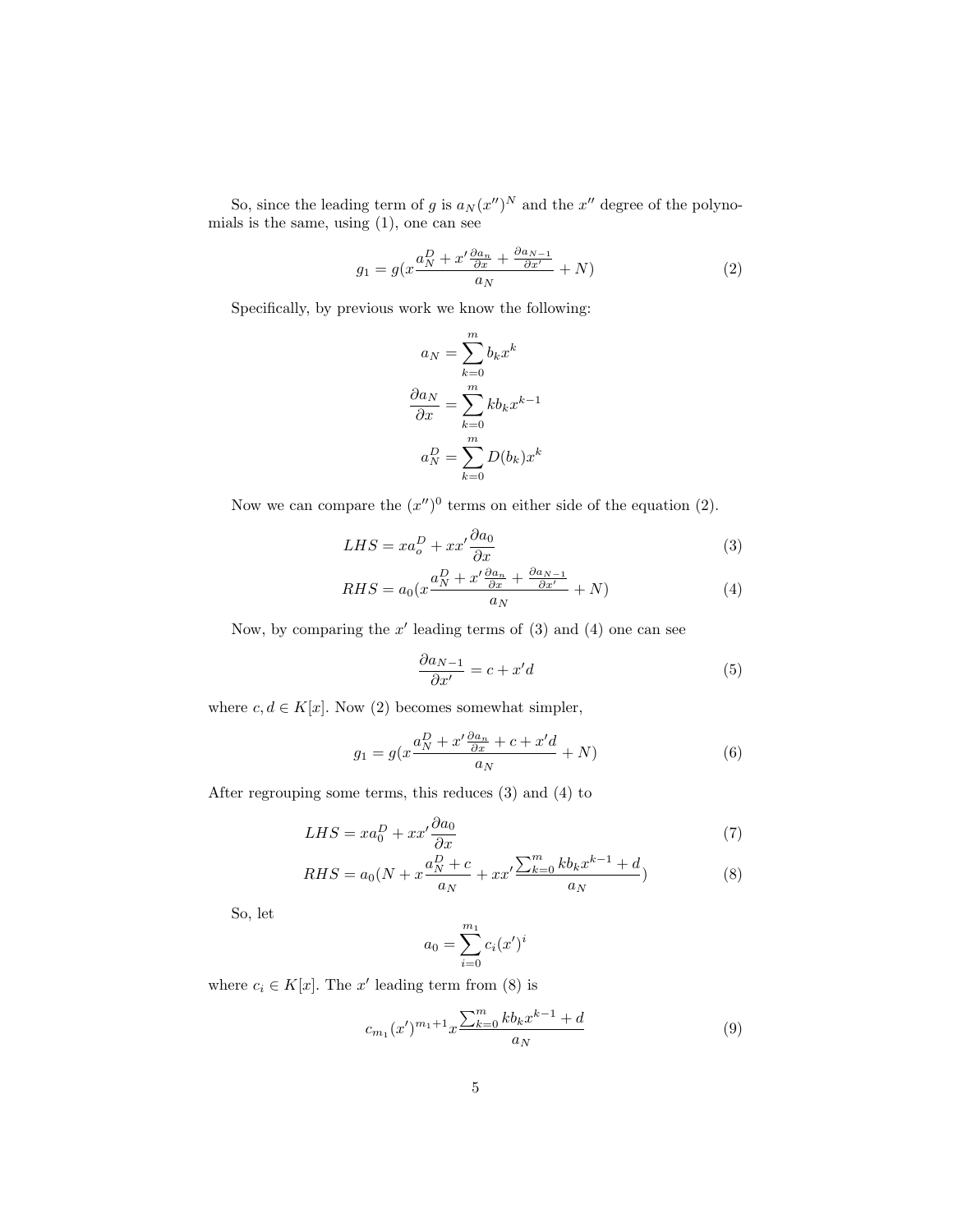And the  $x'$  leading term from  $(7)$  is

$$
x\frac{\partial c_{m_1}}{\partial x}(x')^{m_1+1} \tag{10}
$$

So, if we suppose that

$$
c_{m_1} = \sum_{j=1}^{m_2} d_j x^j
$$

then from (9) and (10) we have the requirement:

$$
d_{m_2}x^{m_2}x(\frac{\sum_{k=0}^mkb_kx^{k-1}+d}{a_N})=m_2d_{m_2}x^{m_2}
$$

Thus,

$$
x\frac{\sum_{k=0}^{m}kb_{k}x^{k-1}+d}{a_{N}}=m_{2}
$$
\n(11)

So, we compare the lower order x terms, and see that  $d_k = 0$  for  $k < m_2$ But further, now we have

$$
g_1 = g(N + x\frac{a_N^D + c}{a_N} + x'm_2).
$$
 (12)

Consider the  $(x')^0$  term of the  $(x'')^0$  term. Now, let

$$
c_0 = \sum_{k=0}^{m_3} \alpha_k x^k.
$$

Next, we may assume that  $\alpha_{m_3} = 1$ . If note, then divide the original polynomial by  $\alpha_{m_3}$ ; it still generates the same zero set. Comparing the left and right sides of (12).

$$
LHS = xc_0^D \tag{13}
$$

$$
RHS = c_0(N + x\frac{a_N^D + c}{a_N})\tag{14}
$$

So,

$$
xc_0^D = c_0(N + x\frac{a_N^D + c}{a_N})
$$
\n(15)

$$
\sum_{k=0}^{m_3-1} \alpha_k^D x^{k+1} = \sum_{k=0}^{m_3} \alpha_k x^k (N + x \frac{a_N^D + c}{a_N})
$$
 (16)

By comparing the  $x$  leading term of  $(16)$ , we can see

$$
x\frac{a_N^D + c}{a_N} \in K.
$$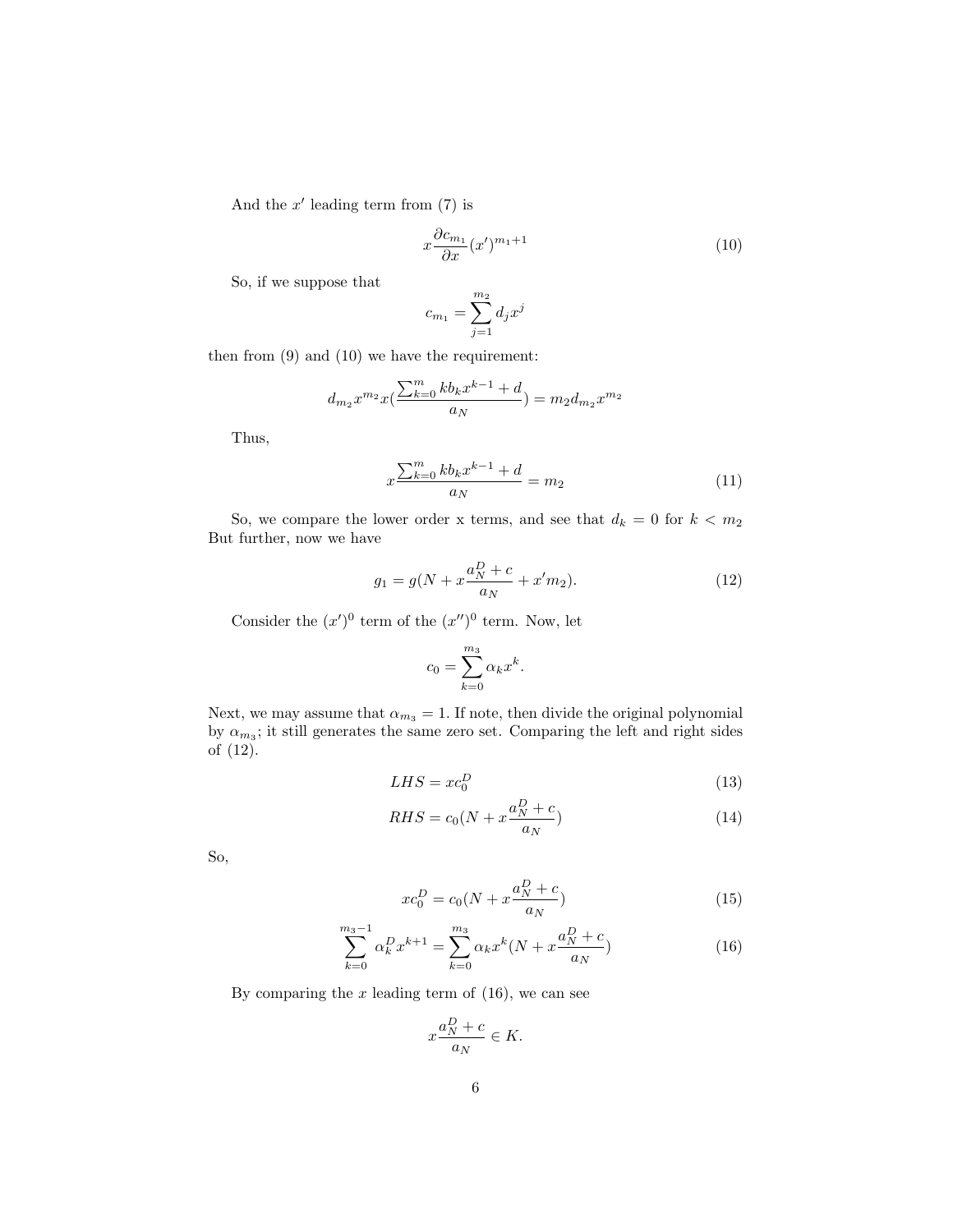But, now the RHS of (16) has a nonzero  $x^j$  term where j is the minimum integer such that  $\alpha_j \neq 0$ . But the LHS of (16) has no  $x^j$  term. So, it must be the case that  $c_0 = 0$ .

Now we proceed by induction on the number of  $c_i$  which are zero (we have just proved the base case of the induction). So, suppose the  $c_0, c_1, \ldots c_l$  are all zero. Consider the  $(x')^{l+1}$  terms in the  $(x'')^0$  term,

$$
g_1 = g(N + x\frac{a_n^D + c}{a_N} + x'm_2)
$$
\n(17)

On the LHS (17) (recall that  $c_l = 0$  so  $\frac{\partial a_0}{\partial x} x x'$  contributes no  $(x')^{l+1}$  terms):

$$
xc_{l+1}^D.
$$

On the RHS of (17)  $(c_l = 0 \text{ so } x'M_2 \text{ does not give any } (x')^{l+1} \text{ terms})$ :

$$
c_{l+1}(N + x\frac{a_n^D + c}{a_N}).
$$

But, this is precisely the condition that we showed was impossible unless  $c_l = 0$ (the statement is literally the same but now with  $c_{l+1}$  instead of  $c_0$ ). But, now  $c_i$  must be zero for  $i = 1...m_1$ , that is  $x''$  divides g. But, since we assumed that g is irreducible,  $g = x''$ . Thus,  $x'' = 0$  is the unique irreducible order two subvariety of V.

Note, at this point we know that  $RU(V) = RM(V) = 2$ . To see this, recall that  $\{Z(x'=c)\}_{c\in C_K}$  is a uniformly definable family of order 1 subvarieties of  $Z(x'')$ . On the other hand  $RH(V) = RD(V) = 3$ . The only remaining question about ranks associated with this differential variety is the rank of the Kolchin open subvariety  $V - Z(x'')$ . At this point, it might be the case that there is a uniformly definable family of order 1 subvarieties, making topological generic points of V Lascar and Morley Rank 2 (it might, a priori, be the case that the Lascar rank and Morley rank differ). So, the remaining questions about the rank of this variety can be answered by understanding the order 1 subvarieties which are outside of  $Z(x'')$ . Actually, in some sense any answer would be interesting. If there were infinitely many order 1 subvarieties of this open subvariety, but not an infinite uniformly definable family, then it would be an example of a definable set for which Morley rank and Lascar rank differ (previous examples have had RM at least 5 [?]). If Morley rank and Lascar rank were both two; perhaps the situation is not quite so interesting, but it is another example of an irreducible variety (in the Kolchin topology) having Morley degree two. Next, we analyze the order one subvarieties of V.

## 3 Order 1 Subvarieties

Now consider the potential order 1 subvarieties of  $V = Z(xx''' - x'')$ . Throughout, let  $f(x) = xx''' - x''$ .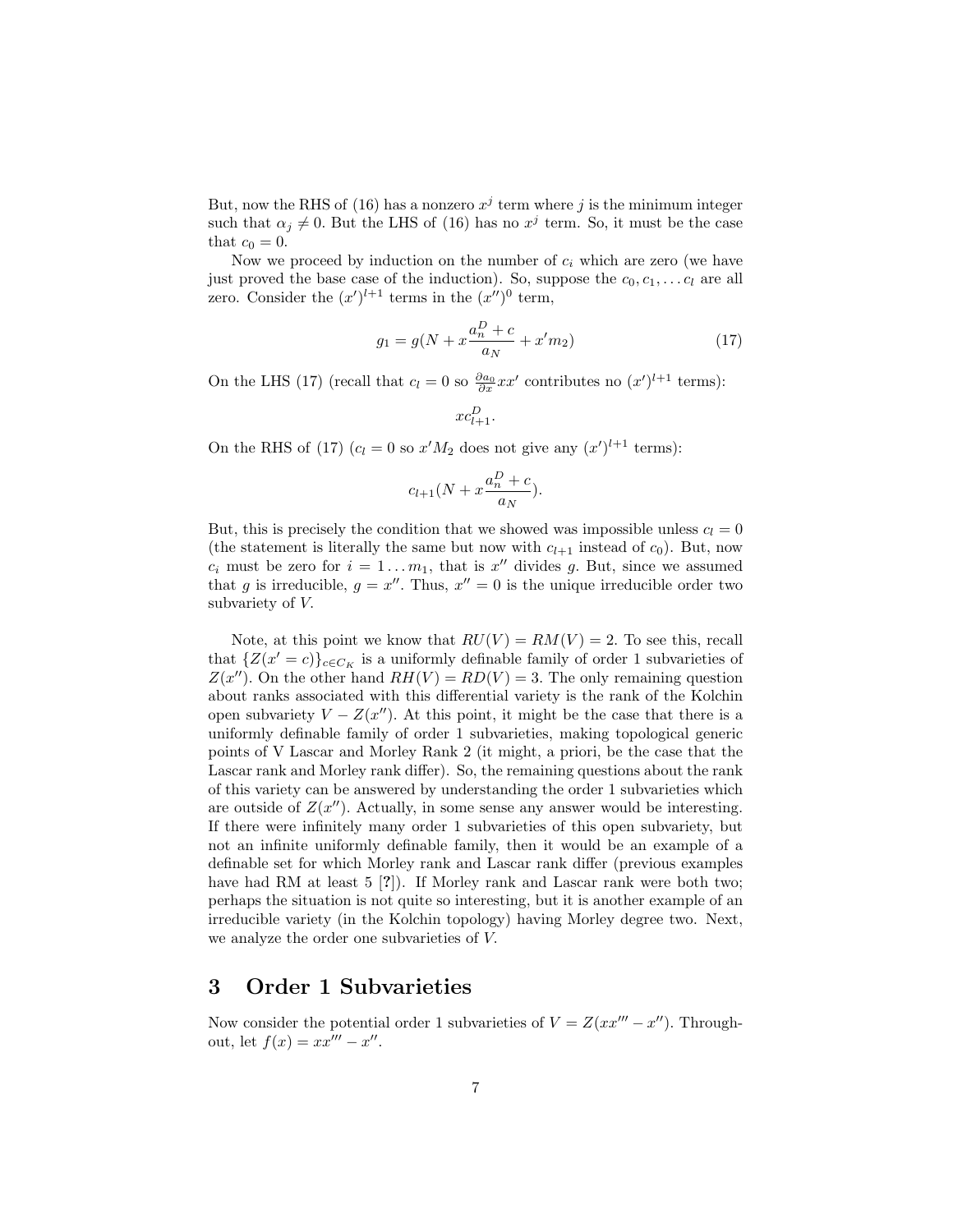Any such subvariety is the zero set of an irreducible differential polynomial  $g(x, x') \in K[x, x']$ . So, let

$$
g(x, x') = \sum_{n=0}^{N} a_n (x')^n,
$$

where  $a_n \in K[x]$  and  $a_N \neq 0$ . Now, we wish to restrict the types of differential polynomials which might occur as order one subvarieties, so the general technique will be to differentiate twice, and apply the third order relation which holds on V.

$$
D(g) = \sum_{n=0}^{N} na_n(x')^{n-1}x'' + \sum_{n=0}^{N} \frac{\partial a_n}{\partial x}(x')^{n+1} + \sum_{n=0}^{N} a_n^D(x')^n
$$
  
\n
$$
D^2(g) = \sum_{n=0}^{N} na_n(x')^{n-1}x''' + \sum_{n=0}^{N} n\frac{\partial a_n}{\partial x}(x')^{n}x'' + \sum_{n=0}^{N} n(n-1)a_n(x')^{n-2}(x'')^{2}
$$
  
\n
$$
+ \sum_{n=0}^{N} na_n^D(x')^{n-1}x'' + \sum_{n=0}^{N} \frac{\partial a_n^D}{\partial x}(x')^{n+1} + \sum_{n=0}^{N} \frac{\partial^2 a_n}{\partial x^2}(x')^{n+2}
$$
  
\n
$$
+ \sum_{n=0}^{N} (n+1)\frac{\partial a_n}{\partial x}(x')^{n}x'' + \sum_{n=0}^{N} a_n^{D^2}(x')^{n} + \sum_{n=0}^{N} \frac{\partial a_n^D}{\partial x}(x')^{n+1}
$$
  
\n
$$
+ \sum_{n=0}^{N} na_n^D(x')^{n-1}x''
$$

Now, multiply both sides of the equation by x, and note that since we assume that  $f \in I(g)$ , we know that we might, given a differential polynomial in  $I(g)$ , we might replace any instance of  $xx''$  with  $x''$  and we would still have a differential polynomial in  $I(g)$ . So, multiply the above expression for  $D^2(g)$  by x and replace the instance of  $xx'''$  by  $x''$ . Now we have some other differential polynomial, call it  $g_1(x)$  which is still in  $I(g)$ .

$$
g_1(x) = \sum_{n=0}^{N} na_n(x')^{n-1}x'' + x\sum_{n=0}^{N} n\frac{\partial a_n}{\partial x}(x')^n x'' + x\sum_{n=0}^{N} n(n-1)a_n(x')^{n-2}(x'')^2
$$
\n(18)

$$
+ x \sum_{n=0}^{N} n a_n^D (x')^{n-1} x'' + x \sum_{n=0}^{N} \frac{\partial a_n^D}{\partial x} (x')^{n+1} + x \sum_{n=0}^{N} \frac{\partial^2 a_n}{\partial x^2} (x')^{n+2} \tag{19}
$$

$$
+ x \sum_{n=0}^{N} (n+1) \frac{\partial a_n}{\partial x} (x')^n x'' + x \sum_{n=0}^{N} a_n^{D^2} (x')^n + x \sum_{n=0}^{N} \frac{\partial a_n^{D}}{\partial x} (x')^{n+1} (20)
$$

$$
+ x \sum_{n=0}^{N} n a_n^D (x')^{n-1} x'' \tag{21}
$$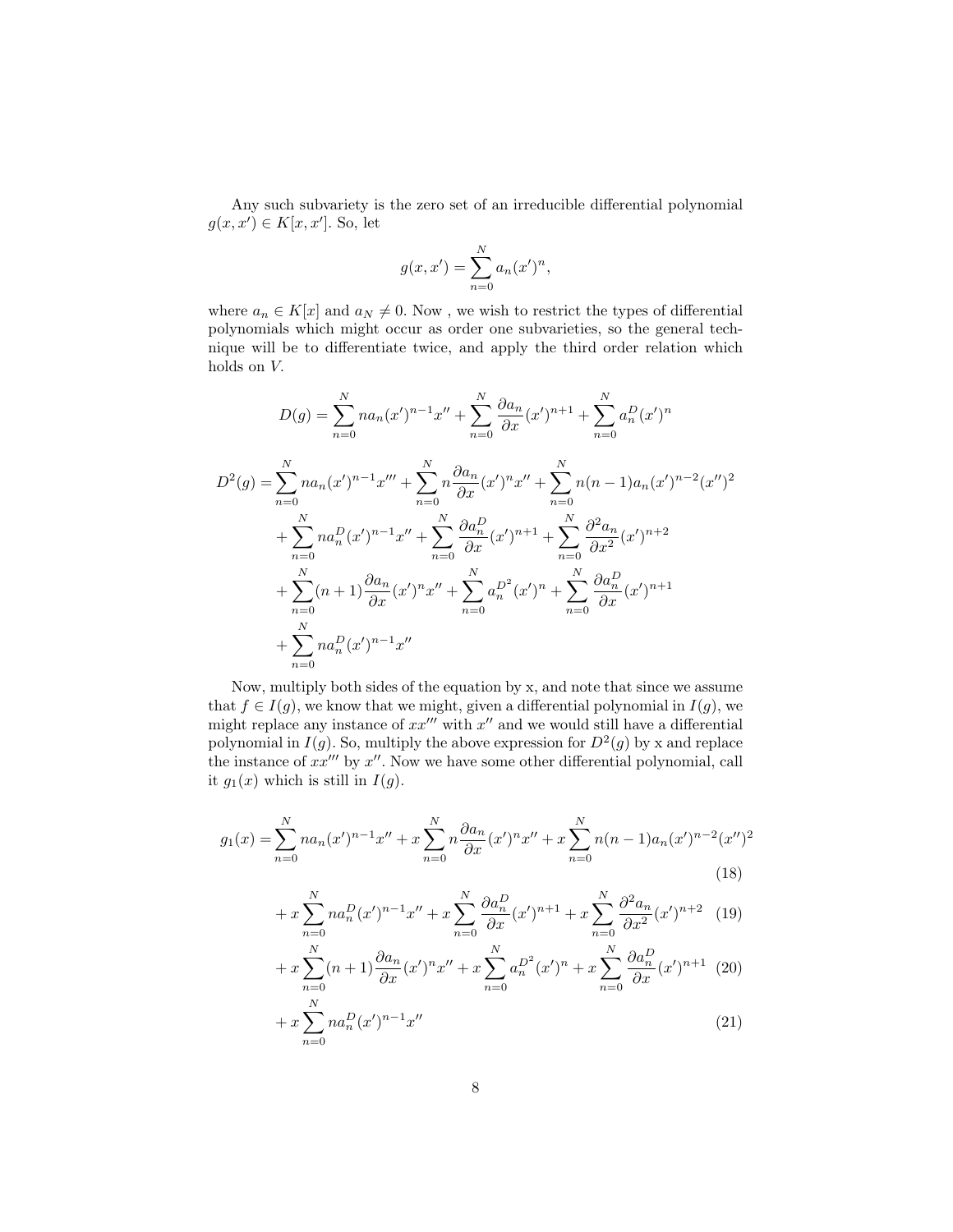Now both  $g_1$  and  $D(g)$  are differential polynomials in  $I(g)$ . So, we could replace instances of

$$
\sum_{n=0}^{N} na_n(x')^{n-1}x''
$$

in  $g_1(x)$  with

$$
-\sum_{n=0}^{N} \frac{\partial a_n}{\partial x} (x')^{n+1} - \sum_{n=0}^{N} a_n^D (x')^n
$$

−

and get another differential polynomial, call it  $g_2$ , in  $I(g)$  (since on the variety  $Z(g)$ , this relation holds).

$$
g_2(x) = -\sum_{n=0}^{N} \frac{\partial a_n}{\partial x} (x')^{n+1} - \sum_{n=0}^{N} a_n^D (x')^n
$$
 (22)

$$
+xx'(-\sum_{n=0}^{N}\frac{\partial^2 a_n}{\partial x^2}(x')^{n+1} - \sum_{n=0}^{N}\frac{\partial a^n}{\partial x_n}(x')^n)
$$
\n(23)

$$
+ x\left(-\sum_{n=0}^{N} (n+1)\frac{\partial a_n}{\partial x} (x')^n x'' - \sum_{n=0}^{N} n a_n^D (x')^{n-1} x''\right) \tag{24}
$$

$$
+ x\left(-\sum_{n=0}^{N} \frac{\partial a_n^D}{\partial x}(x')^{n+1} - \sum_{n=0}^{N} a_n^{D^2}(x')^n\right) \tag{25}
$$

$$
+ x \sum_{n=0}^{N} \frac{\partial a_n^D}{\partial x} (x')^{n+1} + x \sum_{n=0}^{N} \frac{\partial^2 a_n}{\partial x^2} (x')^{n+2}
$$
 (26)

$$
+ x\left(-\sum_{n=0}^{N} \frac{\partial^2 a_n}{\partial x^2} (x')^{n+2} - \sum_{n=0}^{N} \frac{\partial a_n^D}{\partial x} (x')^{n+1}\right) \tag{27}
$$

$$
+ x \sum_{n=0}^{N} a_n^{D^2} (x')^n + x \sum_{n=0}^{N} \frac{\partial a_n^{D}}{\partial x} (x')^{n+1}
$$
 (28)

$$
+ x\left(-\sum_{n=0}^{N} \frac{\partial a_n^D}{\partial x} (x')^{n+1} - \sum_{n=0}^{N} a_n^{D^2} (x')^n\right) \tag{29}
$$

Note that  $x'g(x) \in I(g)$  so  $D(x'g(x)) \in I(g)$  so the following relation holds on  $Z(g)$ ,

$$
\sum_{n=0}^{N} (n+1)a_n(x')^n x'' = -\sum_{n=0}^{N} \frac{\partial a_n}{\partial x} (x')^{n+2} - \sum_{n=0}^{N} a_n^D (x')^{n+1}.
$$

Taking the partial derivative with respect to x yields an identity used in line 3 of the equation for  $g_1$ .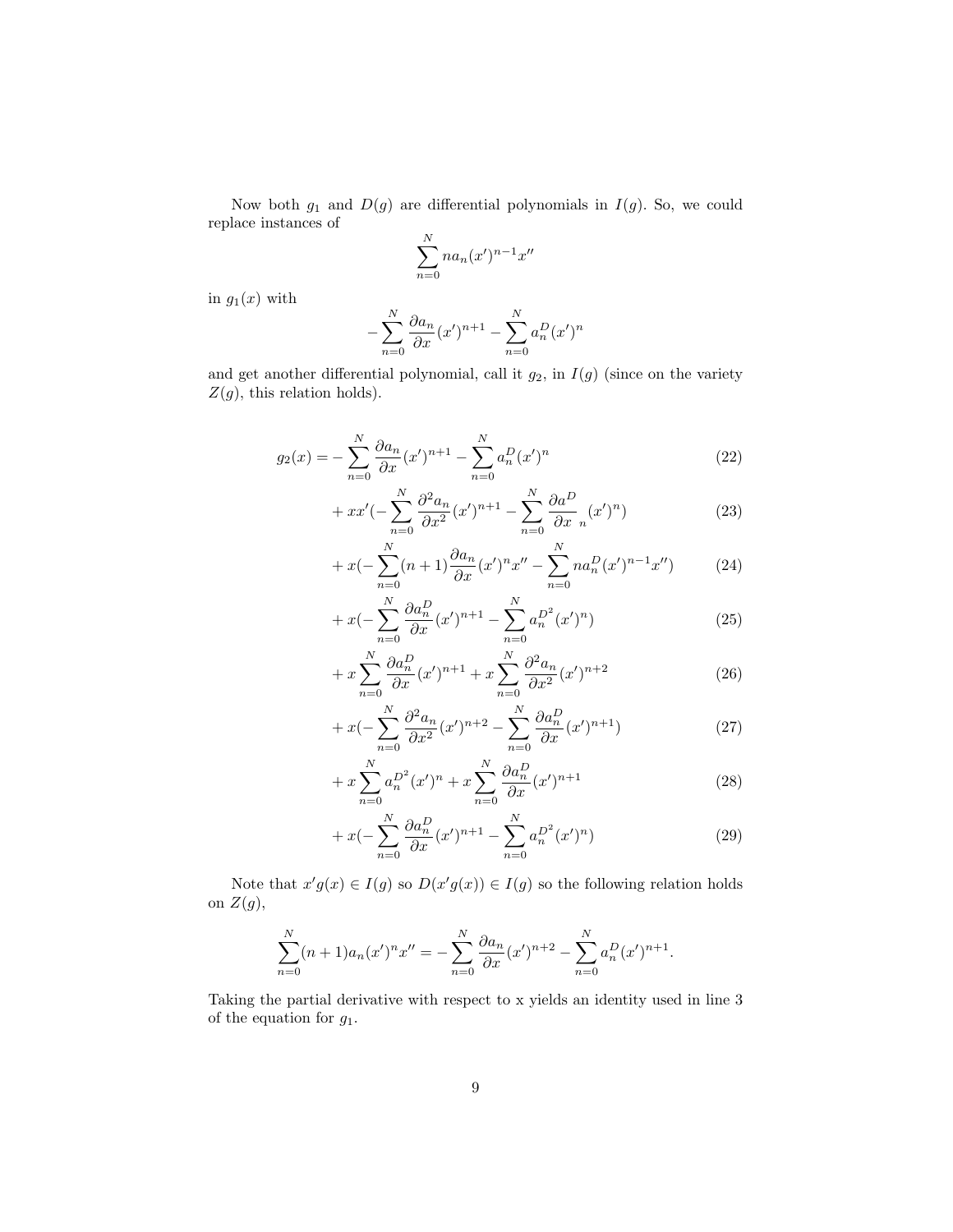Also note that

$$
\frac{\partial}{\partial x'}\left(\sum_{n=0}^N na_n(x')^{n-1}(x'')^2\right) = \sum_{n=0}^N n(n-1)a_n(x')^{n-2}(x'')^2.
$$

This means that on the variety  $Z(g)$  the following relation (obtained by differentiating both sides of  $(**)$  with respect to x' and multiplying by  $xx$ ") holds:

$$
x\sum_{n=0}^{N}n(n-1)a_n(x')^{n-2}(x'')^2 = x(-\sum_{n=0}^{N}(n+1)\frac{\partial a_n}{\partial x}(x')^nx'' - \sum_{n=0}^{N}na_n^D(x')^{n-1}x'').
$$

This explains line (3) in the expression for  $g_2(x)$  above.

Now, there are still two instances of x" in  $g_2(x)$ , namely, from line (3) of the expression for  $g_2$ :

$$
x(-\sum_{n=0}^{N} (n+1) \frac{\partial a_n}{\partial x} (x')^n x'' - \sum_{n=0}^{N} n a_n^D (x')^{n-1} x'').
$$

Using the same technique as above, get rid of these instances via a relation which holds on  $Z(g)$  to obtain the following differential polynomial, which is in  $I(g):$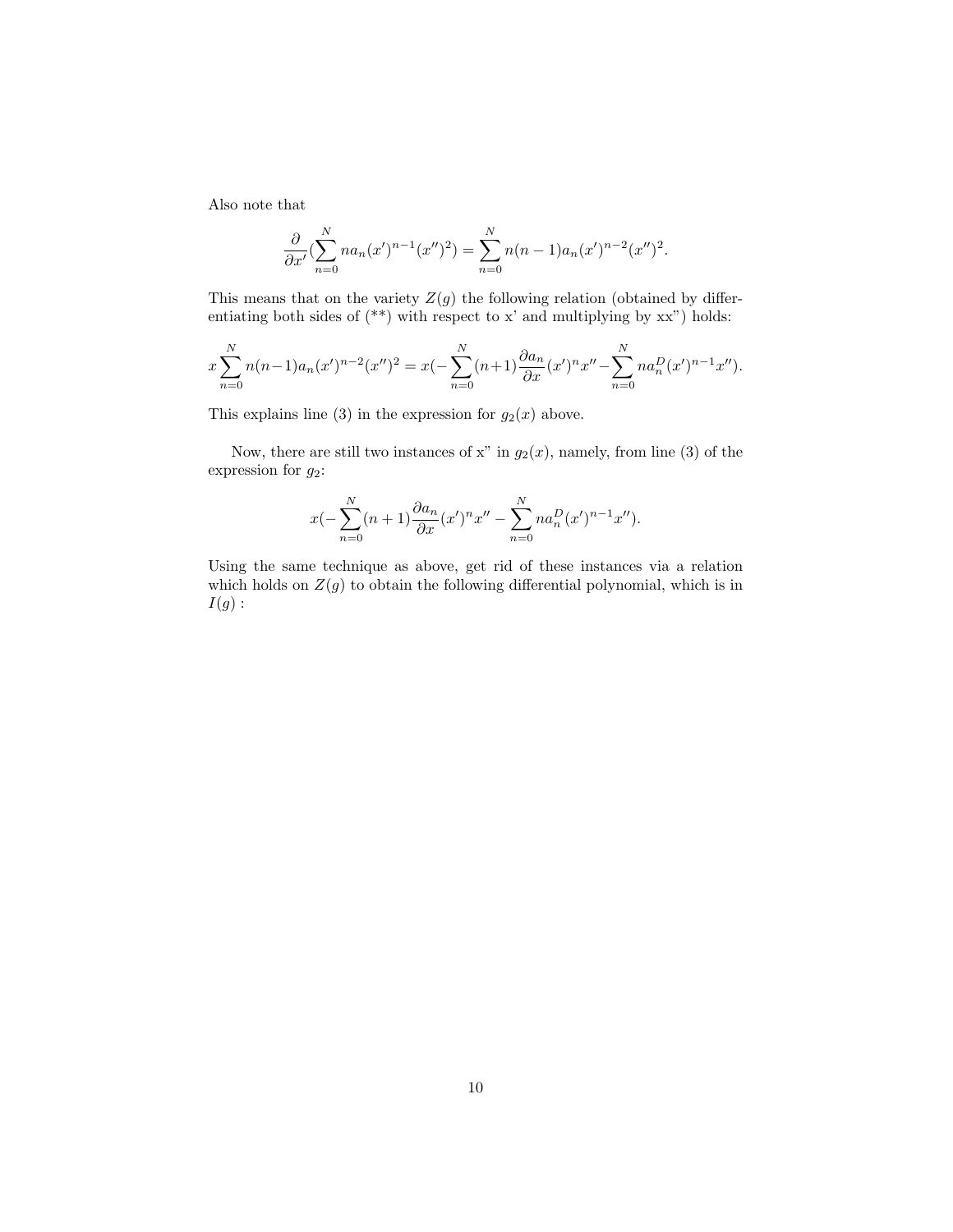$$
g_3(x) = -\sum_{n=0}^{N} \frac{\partial a_n}{\partial x} (x')^{n+1} - \sum_{n=0}^{N} a_n^D (x')^n
$$
  
+  $xx'(-\sum_{n=0}^{N} \frac{\partial^2 a_n}{\partial x^2} (x')^{n+1} - \sum_{n=0}^{N} \frac{\partial a_n^D}{\partial x_n} (x')^n)$   
+  $x(\sum_{n=0}^{N} \frac{\partial^2 a_n}{\partial x^2} (x')^{n+2} + \sum_{n=0}^{N} \frac{\partial a_n^D}{\partial x} (x')^{n+1})$   
+  $x(\sum_{n=0}^{N} \frac{\partial a_n^D}{\partial x} (x')^{n+1} + \sum_{n=0}^{N} a_n^{D^2} (x')^n)$   
+  $x(-\sum_{n=0}^{N} \frac{\partial a_n^D}{\partial x} (x')^{n+1} - \sum_{n=0}^{N} a_n^{D^2} (x')^n)$   
+  $x \sum_{n=0}^{N} \frac{\partial a_n^D}{\partial x} (x')^{n+1} + x \sum_{n=0}^{N} \frac{\partial^2 a_n}{\partial x^2} (x')^{n+2}$   
+  $x(-\sum_{n=0}^{N} \frac{\partial^2 a_n}{\partial x^2} (x')^{n+2} - \sum_{n=0}^{N} \frac{\partial a_n^D}{\partial x} (x')^{n+1})$   
+  $x \sum_{n=0}^{N} a_n^{D^2} (x')^{n} + x \sum_{n=0}^{N} \frac{\partial a_n^D}{\partial x} (x')^{n+1}$   
+  $x(-\sum_{n=0}^{N} \frac{\partial a_n^D}{\partial x} (x')^{n+1} - \sum_{n=0}^{N} a_n^{D^2} (x')^{n})$ 

Combining like terms, notice that all of the lines in pairs after the first. Then multiplying by minus 1:

$$
g_4(x) = \sum_{n=0}^{N} \frac{\partial a_n}{\partial x} (x')^{n+1} + \sum_{n=0}^{N} a_n^D (x')^n
$$

Now  $g_4$  is an order 1 differental polynomial contained in  $I(g)$ , and we notice that

$$
g_5 = D(g) - g_4 = \left(\sum_{n=0}^{N} na_n (x')^{n-1}\right) x''.
$$

Of course  $g_5$  is still in  $I(g)$ , but then either  $x'' \in I(g)$  or

$$
\sum_{n=0}^{N} na_n (x')^{n-1} \in I(g).
$$

But, the latter is impossible since the differential polynomial is degree 1 and thus the only chance for it to be in  $I(g)$  is by virtue of being divisible by g.